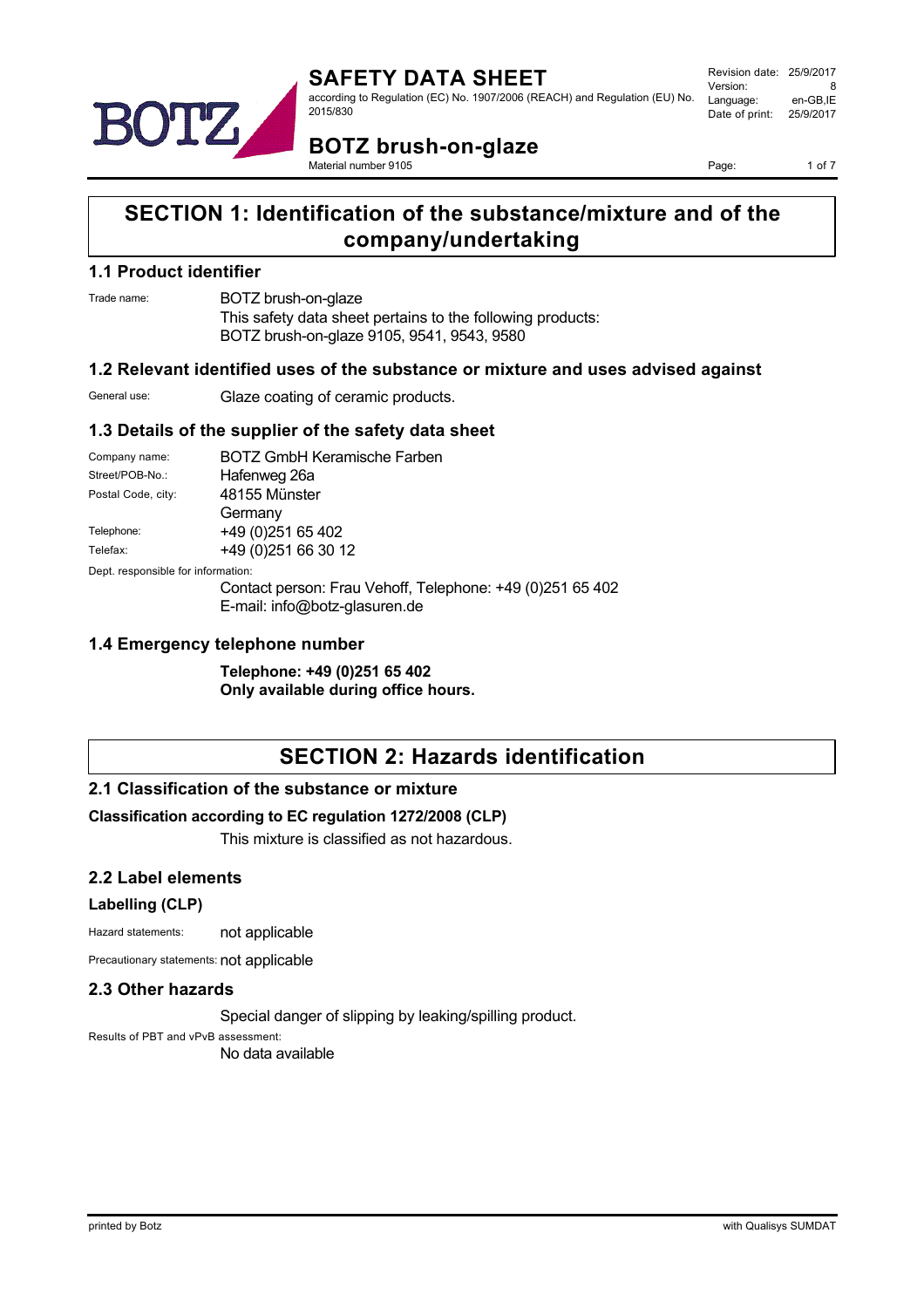

**BOTZ brush-on-glaze** Material number 9105

Page: 2 of 7

## **SECTION 3: Composition / information on ingredients**

#### 3.1 Substances: not applicable

#### **3.2 Mixtures**

Chemical characterisation: Mineral compound, milled glass, solvent-free acrylic binder.

Hazardous ingredients:

| Ingredient                        | Designation       | Content | Classification                          |
|-----------------------------------|-------------------|---------|-----------------------------------------|
| EC No. 215-202-6<br>CAS 1313-13-9 | Manganese dioxide | $< 6\%$ | Acute Tox. 4; H302. Acute Tox. 4; H332. |

Full text of H- and EUH-statements: see section 16.

## **SECTION 4: First aid measures**

#### **4.1 Description of first aid measures**

- In case of inhalation: During the firing process: In case of inhalation of decomposition products, affected person should be moved into fresh air and kept still. Seek medical treatment in case of troubles.
- Following skin contact: Remove residues with soap and water. In case of skin irritation, consult a physician.
- After eye contact: With eyelids open, wash out eyes for several minutes under flowing water. In case of troubles or persistent symptoms, consult an opthalmologist.

After swallowing: Rinse mouth with water. Seek medical treatment in case of troubles.

#### **4.2 Most important symptoms and effects, both acute and delayed**

No data available

#### **4.3 Indication of any immediate medical attention and special treatment needed**

Treat symptomatically.

## **SECTION 5: Firefighting measures**

#### **5.1 Extinguishing media**

Suitable extinguishing media:

Product is non-combustible. Extinguishing materials should therefore be selected according to surroundings.

Extinguishing media which must not be used for safety reasons:

Full water jet

#### **5.2 Special hazards arising from the substance or mixture**

In case of strong heating partially formation of carbon monoxide and carbon dioxide.

## **5.3 Advice for firefighters**

Special protective equipment for firefighters:

Wear a self-contained breathing apparatus and chemical protective clothing.

#### Additional information: Hazchem-Code: -

Cool endangered containers with water spray and, if possible, remove from danger zone. Use water spray jet to knock down vapours. Do not breathe fumes. Do not allow fire water to penetrate into surface or ground water.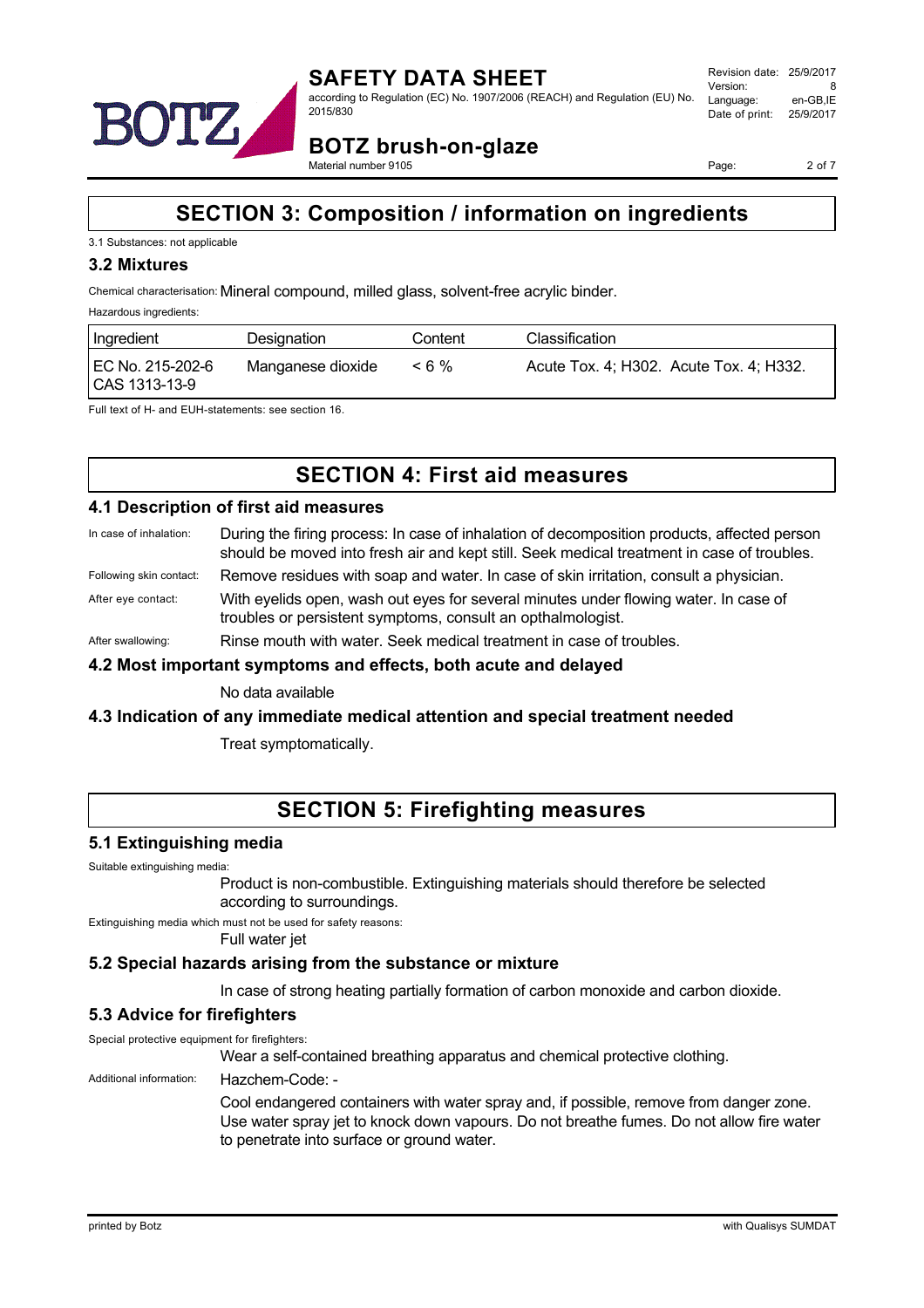



**BOTZ brush-on-glaze**

Material number 9105

Page: 3 of 7

## **SECTION 6: Accidental release measures**

#### **6.1 Personal precautions, protective equipment and emergency procedures**

Avoid contact with skin, eyes, and clothing. Wear suitable protective clothing. Ensure adequate ventilation, especially in confined areas.

## **6.2 Environmental precautions**

Do not allow to penetrate into soil, waterbodies or drains.

#### **6.3 Methods and material for containment and cleaning up**

Take up mechanically, placing in appropriate containers for disposal.

Additional information: Special danger of slipping by leaking/spilling product.

#### **6.4 Reference to other sections**

Refer additionally to section 8 and 13.

# **SECTION 7: Handling and storage**

#### **7.1 Precautions for safe handling**

Advices on safe handling: During the glazing process:

Avoid contact with skin, eyes, and clothing. When using do not eat, drink or smoke.

Wash hands before breaks and immediateley after using the product.

When using the materials do not leave children unattended.

If necessary: Wear suitable protective clothing.

During the firing process: Air the room. Lead burning waste gases outside directly if possible.

Precautions against fire and explosion:

Take standard precautions to prevent fire.

## **7.2 Conditions for safe storage, including any incompatibilities**

Requirements for storerooms and containers:

Keep container tightly closed. Do not dry up the product. Do not drop, drag or bang the container. Store out of the reach of children.

storage temperature: Store at room temperature. Protect from frost and exposure to sun.

Hints on joint storage: Keep away from food and drinks.

## **7.3 Specific end use(s)**

Glaze coating of ceramic products.

# **SECTION 8: Exposure controls/personal protection**

#### **8.1 Control parameters**

Additional information: Manganese dioxide is embedded in the product and not available as respirable dusts.

#### **8.2 Exposure controls**

When using this product, a well-functioning exhaust ventilation of the furnace gases and ample ventilation of the workrooms are recommended.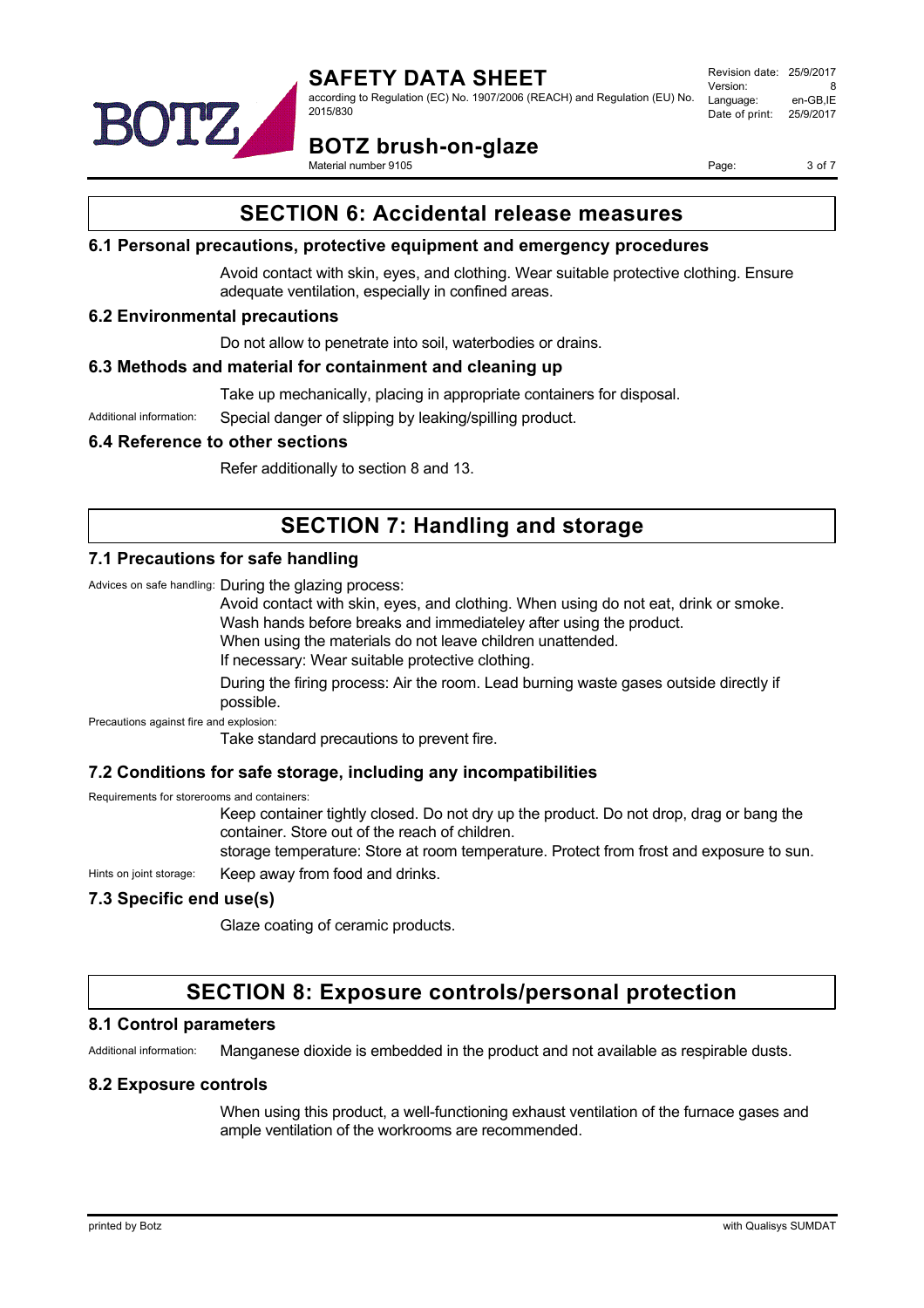

according to Regulation (EC) No. 1907/2006 (REACH) and Regulation (EU) No. 2015/830

| Revision date: 25/9/2017 |           |
|--------------------------|-----------|
| Version:                 | 8         |
| Language:                | en-GB.IE  |
| Date of print:           | 25/9/2017 |
|                          |           |

# BOTZ **BOTZ brush-on-glaze**

Material number 9105

Page: 4 of 7

#### **Personal protection equipment**

#### **Occupational exposure controls**

| Respiratory protection:                  | During the firing process: Respiratory protection is not necessary if room is well ventilated.                                                                                                                 |  |  |
|------------------------------------------|----------------------------------------------------------------------------------------------------------------------------------------------------------------------------------------------------------------|--|--|
| Hand protection:                         | If necessary: Wear suitable gloves.                                                                                                                                                                            |  |  |
| Eye protection:                          | Risk of splashes: Tightly sealed goggles according to EN 166.                                                                                                                                                  |  |  |
| Body protection:                         | Recommendation: protective apron.                                                                                                                                                                              |  |  |
| General protection and hygiene measures: | Avoid contact with skin, eyes, and clothing. Provide a conveniently located eye rinse<br>station. Wash hands before breaks and immediateley after using the product. When using<br>do not eat, drink or smoke. |  |  |

## **SECTION 9: Physical and chemical properties**

## **9.1 Information on basic physical and chemical properties**

| Appearance:                              | Form: liquid / pasty (thixotropic)<br>Colour: brown |
|------------------------------------------|-----------------------------------------------------|
| Odour:                                   | almost odourless                                    |
| Odour threshold:                         | No data available                                   |
| pH value:                                | 8 - 10                                              |
| Melting point/freezing point:            | No data available                                   |
| Initial boiling point and boiling range: | No data available                                   |
| Flash point/flash point range:           | No data available                                   |
| Evaporation rate:                        | No data available                                   |
| Flammability:                            | No data available                                   |
| Explosion limits:                        | No data available                                   |
| Vapour pressure:                         | No data available                                   |
| Vapour density:                          | No data available                                   |
| Density:                                 | No data available                                   |
| Water solubility:                        | dispersible                                         |
| Partition coefficient: n-octanol/water:  | No data available                                   |
| Auto-ignition temperature:               | No data available                                   |
| Decomposition temperature:               | No data available                                   |
| Viscosity, kinematic:                    | No data available                                   |
| Explosive properties:                    | No data available                                   |
| Oxidizing characteristics:               | No data available                                   |
|                                          |                                                     |

## **9.2 Other information**

Additional information: No data available

# **SECTION 10: Stability and reactivity**

## **10.1 Reactivity**

Refer to 10.3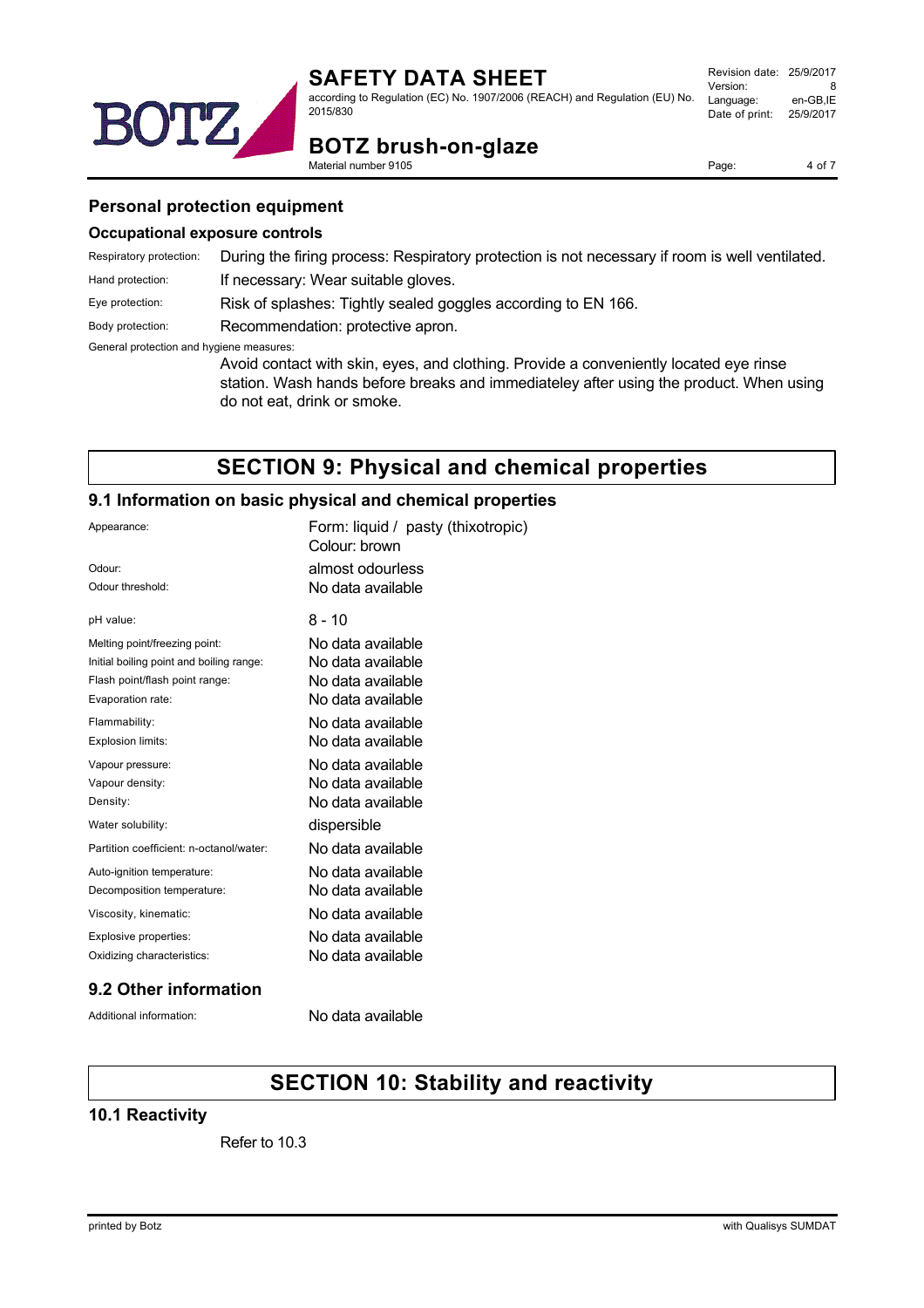

# DTZ

**BOTZ brush-on-glaze**

Material number 9105

Page: 5 of 7

## **10.2 Chemical stability**

Stable under recommended storage conditions.

## **10.3 Possibility of hazardous reactions**

No dangerous reactions are known.

#### **10.4 Conditions to avoid**

Do not dry up the product.

#### **10.5 Incompatible materials**

No data available

## **10.6 Hazardous decomposition products**

In case of strong heating partially formation of carbon monoxide and carbon dioxide Thermal decomposition: No data available

# **SECTION 11: Toxicological information**

#### **11.1 Information on toxicological effects**

Toxicological effects: Acute toxicity (oral): Lack of data. Acute toxicity (dermal): Lack of data. Acute toxicity (inhalative): Lack of data. Skin corrosion/irritation: Lack of data. Eye damage/irritation: Lack of data. Sensitisation to the respiratory tract: Lack of data. Skin sensitisation: Lack of data. Germ cell mutagenicity/Genotoxicity: Lack of data. Carcinogenicity: Lack of data. Reproductive toxicity: Lack of data. Effects on or via lactation: Lack of data. Specific target organ toxicity (single exposure): Lack of data. Specific target organ toxicity (repeated exposure): Lack of data. Aspiration hazard: Lack of data. Other information: The product is harmless by proper handling and according to the terms of application.

# **SECTION 12: Ecological information**

## **12.1 Toxicity**

Further details: No data available

#### **12.2 Persistence and degradability**

Further details: Due to its low solubility in water the product is almost completely mechanically separated in biological sewage plants.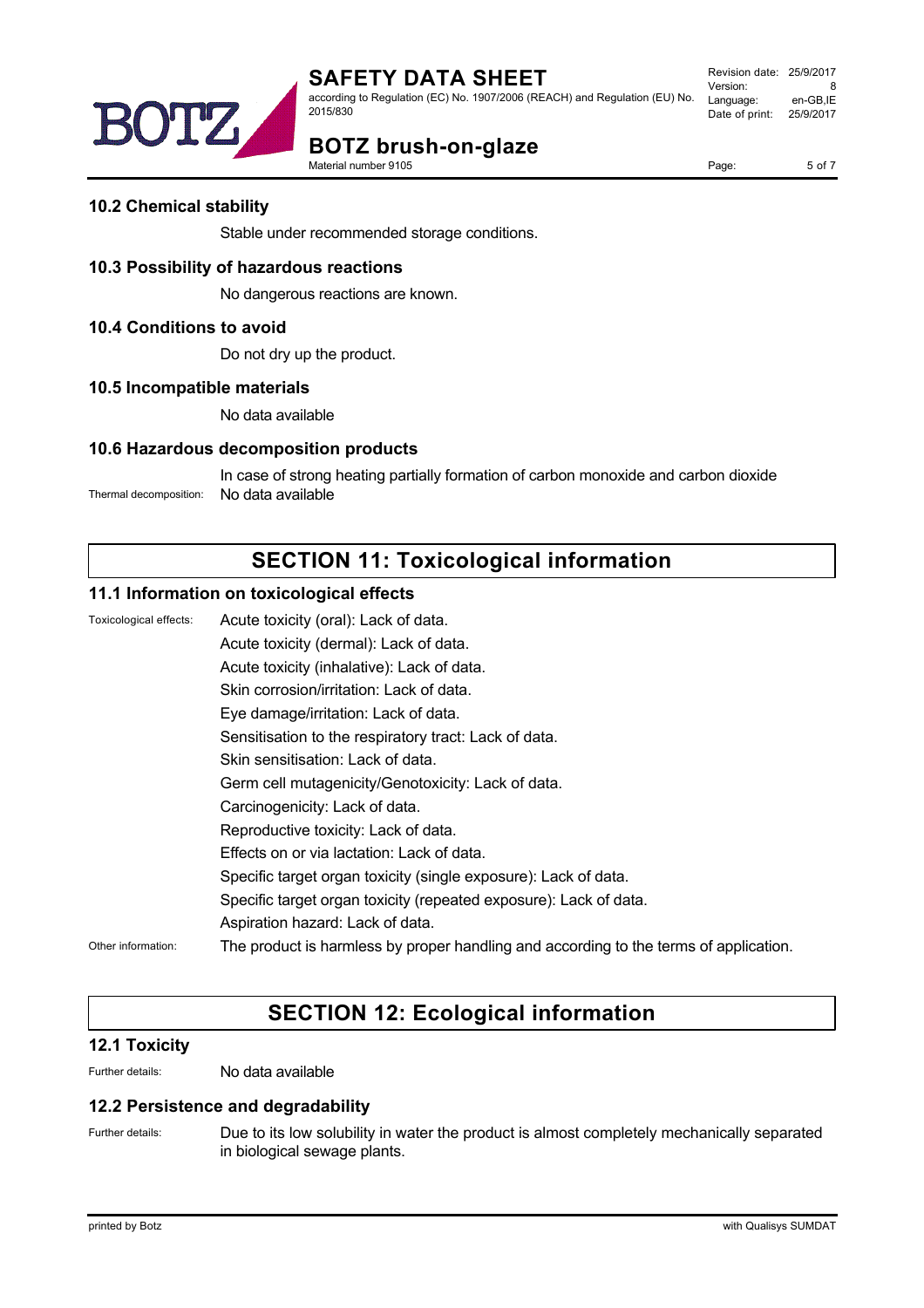



**BOTZ brush-on-glaze**

Material number 9105

Page: 6 of 7

#### **12.3 Bioaccumulative potential**

Partition coefficient: n-octanol/water:

No data available

#### **12.4 Mobility in soil**

No data available

#### **12.5 Results of PBT and vPvB assessment**

No data available

#### **12.6 Other adverse effects**

General information: Do not allow to enter into ground-water, surface water or drains.

# **SECTION 13: Disposal considerations**

#### **13.1 Waste treatment methods**

#### **Product**

Waste key number: 08 02 03 = Aqueous suspensions containing ceramic materials. Recommendation: Dispose of waste according to applicable legislation.

#### **Contaminated packaging**

Waste key number: 15 01 02 = Plastic packaging Recommendation: Uncontaminated packaging may be treated as household waste. Non-contaminated packages may be recycled.

# **SECTION 14: Transport information**

#### **14.1 UN number**

ADR/RID, IMDG, IATA-DGR:

not applicable

#### **14.2 UN proper shipping name**

ADR/RID, IMDG, IATA-DGR: Not restricted

## **14.3 Transport hazard class(es)**

ADR/RID, IMDG, IATA-DGR:

not applicable

## **14.4 Packing group**

ADR/RID, IMDG, IATA-DGR:

not applicable

#### **14.5 Environmental hazards**

Marine pollutant: no

#### **14.6 Special precautions for user**

No dangerous good in sense of these transport regulations.